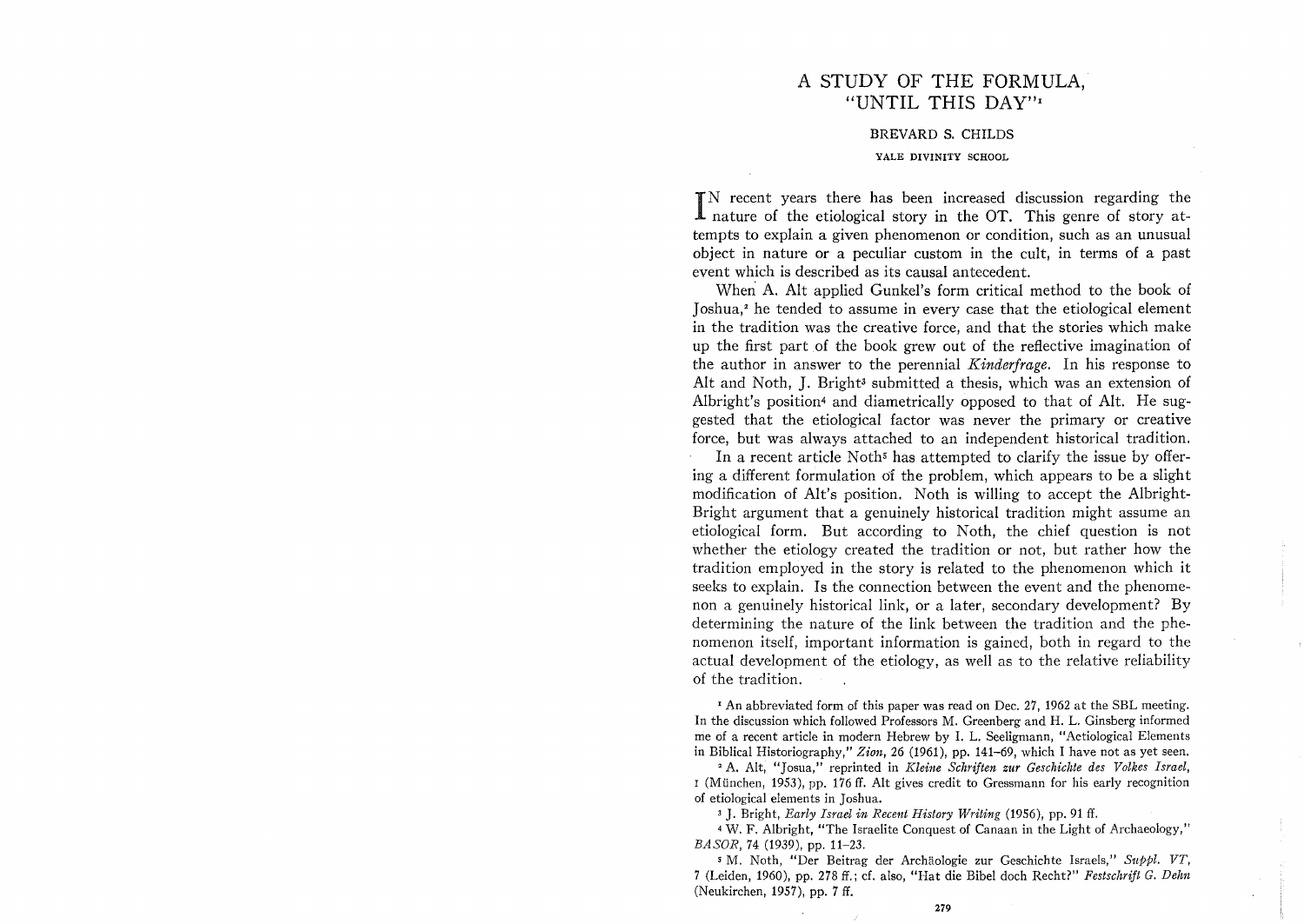Space is too limited to review in detail the further developments of the discussion,<sup> $6$ </sup> but it would seem that a certain impasse has been reached. We would agree with Noth that the present need is to take the discussion out of the sphere of general hermeneutical principles, and turn to detailed study of specific areas of the problem.

It has long been observed that one of the most characteristic elements of the etiological story is the use of the formula, עד היום הוה ("until this day"). Almost everyone agrees that it is the sign *par excellence* of the etiology. In the light of its importance, it is all the more surprising that no thorough study of the formula has been done.

# I

Briefly the statistics: The formula i11i1 01'i1 ,y occurs 84 times in the  $MT$ .<sup>7</sup> There are in addition seven occurrences of the expression  $y$ which is identical in usage and which often has textual support for the fuller form. There are other slight variations such as *חוד* **עצם** היום היום, or simply "היום.<sup>8</sup> In addition, there are related expressions such as "היום, עד היום ההוא and ,כיום הזה.

At the outset, it is important to note that the formula is used in two distinct ways: The first usage is in an apparently etiological function, and the second, in a non etiological idiom to express the *terminus ad quem* of a temporal sequence.

To begin with the latter category: Often the formula is preceded by a prepositional phrase formed with  $p. E. g.$ , I Sam 12 2, "I have walked  $b$ efore you from my youth until this day" (מנערי עד היום הוה).<sup>9</sup> However, there is a related usage without a *min* clause. In an independent clause, a past action is described which marks the beginning of a sequence. The terminus of this continuing action is then designated by the formula, e. g., Deut 10 8, "At that time Yahweh set aside the tribe of Levi to carry the ark ... until this day" (cf. Josh 23  $9.$  etc.).

6 W. Baumgartner, "Zehn Jahre nordamerikanischer Literatur," TZ, 4 (1948), pp. 350 ff.; Y. Kaufmann, *The Biblical Account of the Conquest of Palestine* (Jerusalem, 1953), pp. 73 f., and יהושע (Jerusalem, 1959), pp. 28 f.; J. A. Soggin, "Kultätiologische Sagen und Katechese im Hexateuch," *VT,* 10 (1960), pp. 341 ff.

7 The use of the formula in the LXX is a study-by itself and exceeds the limits of this paper. In two important passages the formula occurs in the LXX and not in the MT (Gen 35 4; Josh 2430). It is highly questionable whether the LXX reading can be used as additional evidence for an etiological form in Gen 35 as A. Alt attempts, *Kleine Schriften,* I, p. 84.

8 Gen 22 14, but see the commentaries for the textual problems involved.

9 The idiom to describe a range is, of course, not confined to temporal affairs, but is used with a similar function in other areas, such as geographical (Josh 12 1), social (Exod 11 5), etc. The expression is not unique to Hebrew, but has a direct equivalent in Aramaic (A. Cowley, *Aramaic Papyri of the Fifth Century,* p. 112, lines 19-20), and a parallel in Akkadian (L. Oppenheim, ed. *The Assyrian Dictionary,* VII, pp. 285 f.).

The formal characteristics of this idiomatic, nonetiological usage can be briefly summarized as follows:

1) The most striking feature is that the formula always occurs within the context of a speech.<sup>10</sup> The formula marks a terminus from the point of view of the speaker. This perspective is sharply distinguished from that of the etiological use in which the formula refers to the time of the redactor and is not contemporary with the events being related.<sup>11</sup>

2) With few exceptions the verbal action is expressed by the perfect and is to be taken as a frequentative: "We have continued to sin against Yahweh ... from our youth even to this day" (Jer  $325$ ). The repeated action distinguishes its usage from the genuine etiology in which a . condition is causally linked to a single event in the past.

To summarize the evidence up to this point: The formal elements which are characteristic of the nonetiological idiom allow this usage to be easily distinguished from the genuine etiological.

II

We turn next to the etiological usage of the formula. The clearest examples of the form of the etiological story appear in the etymological etiology.<sup>12</sup> Typical are Josh 7 26, Judg 18 12, and II Chron 20 26. In each case, an event is related, which includes a key word. This, in turn, forms the basis for the actual etymological etiology. E. g., Joshua said: "Why did you bring *trouble* on' us? May Yahweh *trouble* you! Therefore the place is called, Valley of *Trouble"* (Josh 725 f.). The etiological formulation is introduced with the adverb "therefore" ( $y^2$ y), which expresses the causative relationship, followed by the verb "to call" ( $\sigma$ ip) in the perfect as a frequentative. In every case the subject of the verb is a general or impersonal one, and differs from the agent in the preceding event. Finally, the formula modifies the verb: "They call it ... until this day."

<sup>10</sup> Within this broad category the formula occurs with a great degree of variety. It is found in a blessing (Gen 48 15), communal confession (Jer 3 25), disputation (Exod 106), defendant's speech (I Sam 29 8), and as a *Jahwerede* in a threat (Jer 32 31), and invective (Jer 725). This would indicate that the formula cannot be localized within any particular genre of literature. The essential thing is that the formula occurs in the forms of direct address.

 $\mu$  Compare the different perspective in spite of similar vocabulary in I Kings 12 19 and Ezek 2 3.

<sup>12</sup> J. Fichtner's excellent article, "Die etymologische Ätiologie in den Namengebungen der geschichtlichen BUcher des Alten Testaments," *VT,* 4 (1956), pp. 372- 96, provides a solid basis for studying the forms of the etymological etiology. Because the formula "until this day" never occurs in Fichtner's first form, no further discussion of it is necessary.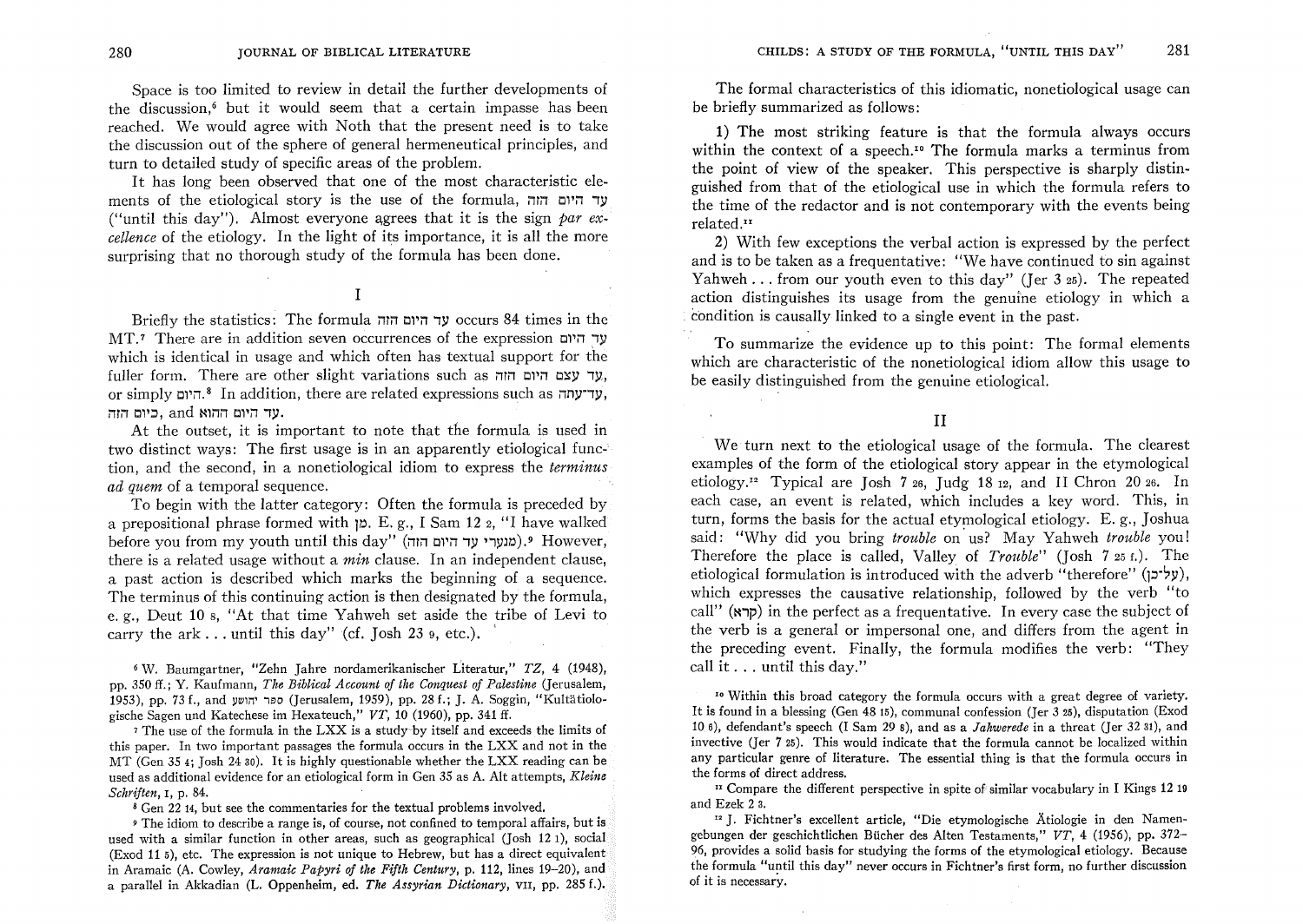It is noteworthy that there are only a few examples of this pure, unbroken form. The remaining examples offer striking divergencies in form. The most frequent change is the substitution of the waw consecutive imperfect (ויקרא) for the perfect (על־כן קרא). In one case (Josh 5 9) the usage is identical and no change in the form as a whole is apparent. However, in all the other examples with "וקרא, the pattern has been changed. Often the subject of the verb is no longer general, but is the subject of the previous event (Deut 3 14; II Sam  $6 s = I$  Chron 13 11;<sup>13</sup> probably II Kings 14 7). Again, the verb cannot be taken as a frequentative, but must be understood as expressing an aorist action which has been concluded in the past (Deut 3 14; II Sam 6 8; probably I Kings 9 13).14 In two cases the frequentative has been preserved by introducing the niphal imperfect (II Sam 18 18; Ezek 20 29; cf. Gen  $22$   $_{14}$ ). Finally, the etymological connection between the event and the naming, which constitutes the actual etiology, is often lacking (Deut 314; Judg 126; I Kings 913; II Kings 147).

There is another striking alteration in the form which occurs with great frequency. The concluding formula has been separated from the verb and now modifies a noun or pronoun instead of the verb. This often occurs with an historical subject. The repetitive element expressed in the formula has shifted from the verb to its object (Gen 19 36,37; 26 $33$ ; Judg 1 $26$ ; 6 $24$ ; 15 $19$ ). The effect is to dissolve the causal connection which belongs to the essence of the etiology. The formula becomes rather an archeological note which expresses the extension in time of a past phenomenon into the present.

### **III**

Up to this point our form analysis has been limited to one class of etiology, the etymological. Now we broaden the scope of the investigation to include every occurrence of the formula ver **17''**. What can be said about the forms in which the formula appears?

The form of the etiology which appeared when the etymological etiology was analyzed reappears with only slight modifications in the other etiological stories. In both Josh 1414 and I Sam 276 an event is related. Then a causal connection is made with the familiar adverb p-?y or P?' followed by the verb in the perfect. The formula modifies the verb which establishes etiologically a geographic relationship. The subject of the verb, although not actually general, is not fixed to one historical moment. Because these are not etymological etiologies, there is no occasion to use the device of word association as the means of linking the event and the etiological formulation. Josh 14 14 differs

<sup>13</sup> In the Hebrew idiom, formed with ,ויחר, followed by a waw consecutive impf., the acting agent of both verbs is always identical.

<sup>14</sup> Cf. the commentaries for a discussion of this difficult verse.

from the pure form only by having an attached motivation clause. In addition, there are two examples of the unbroken etiological form with all the characteristic elements, which vary only in the form of the verb. In both Gen 32 33 and I Sam 5 5 the imperfect form has the frequentative force. The former example carries also a motivation clause.

These few examples would seem to demonstrate the continuation of a similar form outside the class of the etymological etiology. However, the most striking evidence is not the similarity but the divergencies in form found with the formula. We begin with the forms in which the waw consecutive imperfect has replaced the perfect. This change might not at first seem significant, especially since we saw that in one instance ( $\lceil \circ \text{osh}(5) \circ \text{o} \rceil$ ), the waw consecutive imperfect can serve the same function. However, the evidence, which was still somewhat equivocal regarding the use of  $~$ יקרא), now assumes a new clarity. There are 27 examples of the formula attached to the waw consecutive imperfect. Of these, 12 are transitive verbs with a direct or indirect object, and 15 are intransitive.<sup>15</sup>

We turn first to the transitive verbs. The first difference which emerges is that the main verb in question is no longer frequentative, but without exception is aorist. The action described is clearly terminated in a past historical event (Josh 9 27). Moreover, in every instance the subject of the verb is a definite historical personage, and the same agent as in the previously described event. Usually, the waw consecutive imperfect appears in a series of consecutives (II Kings 10 27; I Chron 441, etc.). In other words, the subject of the sentence which contains the formula is no longer general or atemporal, but a specific historical subject.

Secondly, the occurrence of a transitive verb with an object alters the syntax of the sentence in respect to the use of the formula. The problem becomes apparent in Josh 7 26: "they stoned him, and erected over him a great heap of stones until this day." The aorist tense of the verbs and the continuity required by the formula are mutually exclusive. Because the formula no longer modifies the verb, but the object of the verb, it must be now translated "as is the case today." illi1 01'il *1Y*  has become equivalent to היה.

Thirdly, the sentence with the formula is not a summary statement which draws the implications of an event and then links it in a causal relation to a present phenomenon. Rather, the verb of the sentence, which is in an historical tense, belongs to the description of the event itself. The formula appears almost as a gloss, and serves as a witness

IS Transitive: Gen 4726; Josh 726; 828,29; 927; 1027; I Sam 3025; I Kings 921; II Kings 10 27; I Chron 441; 526; II Chron 88. Intransitive: Deut 222; Josh 625; 1313; 1563; 1610; Judg 121; I Kings 1219; II Kings 222; 822; 166; 1723; I Chron 443; 10 19; II Chron 2110; 3525.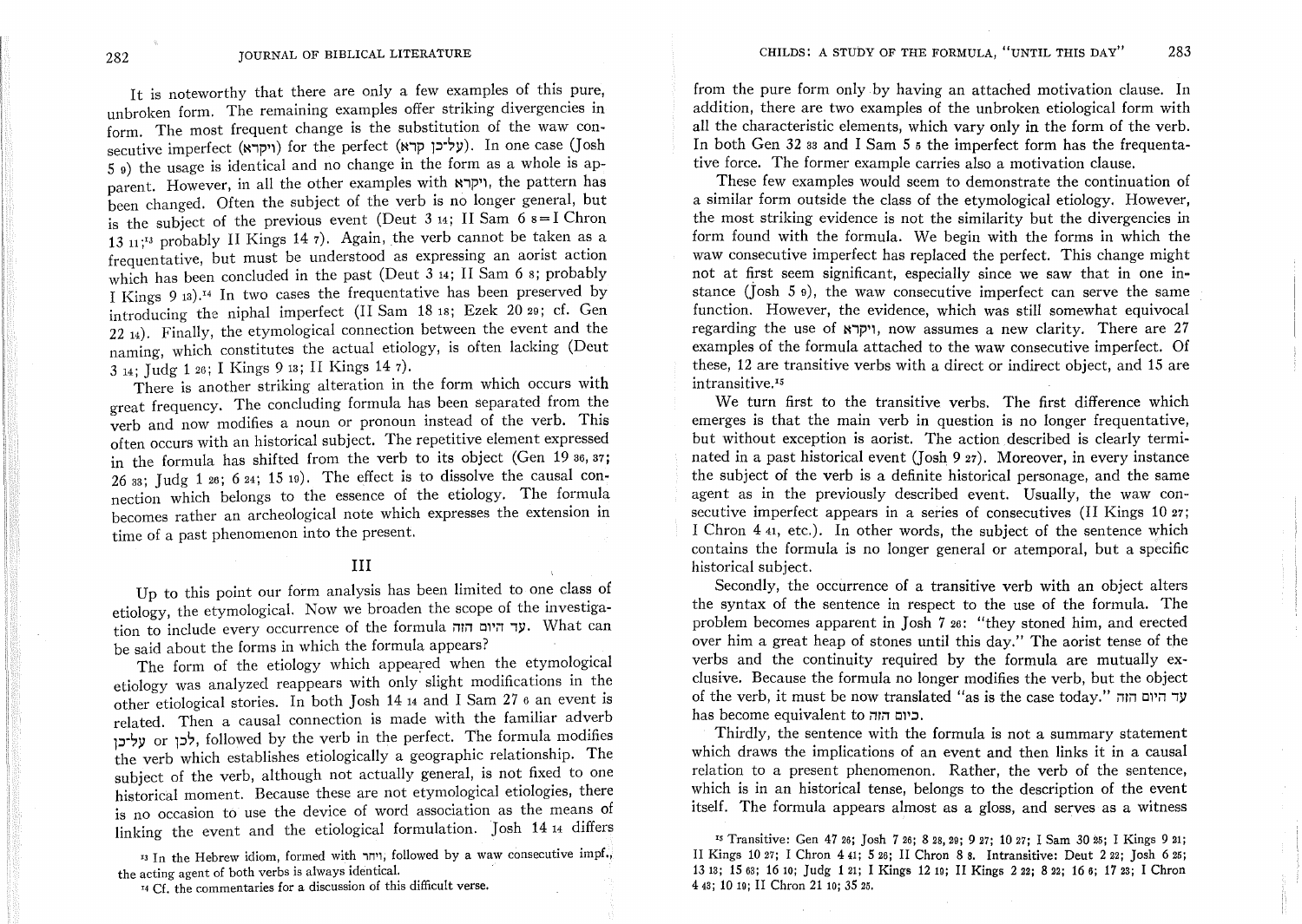to the extension in time of the phenomenon rather than indicating its causality.

The same breakdown in form can be seen in the 15 examples of the formula appearing with intransitive verbs. The verbs, which are waw consecutive imperfect, are not to be taken as frequentative, but as historical past, specifically aorist.<sup>16</sup> Moreover, once the verb has received its proper tense, it becomes apparent that the subject is a specific, historical entity. E.g., I Kings 12 19 should be understood as follows: "Thus Israel *(scil.* the nation at the time of Jeroboam I) rebelled against the house of  $David \dots$ " The parallel with the archival note in II Kings 8 22 is striking. The verse has been misunderstood because of the ambiguity in the subject which can be understood either as one specific historical manifestation of the nation Israel, or as Israel in an ethnic sense.

To summarize: Our analysis of the passages in which the formula appears confirms the results discovered in the initial examination of the etymological etiology. The chief signs of a breakdown in form from the pure etiological are a change from a general to an historical subject, the shift in the verb from the frequentative to the aorist, the loss of the causal connection between past event and present phenomenon, and the new rôle of the formula in modifying a noun or adverb.

## **IV**

Up to this point the analysis has focused on the formal side of the problem. Our concern now turns to examine the content of the etiological material connected with the formula.

1. *Etymological etiologies.* The form critical analysis indicated a breakdown of the pure etiological form. There are only a few examples with the formula in which all the elements of the etiological form are

<sup>16</sup> This assertion is not immediately evident, and translators usually employ the perfect tense (e. g., *RSV* on I Kings 12 19). We suggest that the verb, even when intransitive, must be understood as an aorist for the following reasons: 1) The evidence for the verb :Jill' is important because of its frequency with the formula *(octies).* The waw cons. impf. of this verb, whenever it appears without the formula, is always translated as an aorist (cf. Num 21 25; 32 40; Deut 2 12, 21, 23; Josh 19 47; Judg 1 16, 29; etc. The only exception is Ps 29 10). Again, most of the examples of  $\mathfrak{m}$  with the formula appear as archeological notes in conquest traditions and register the effect of the conquest on the settlement of the tribes. The same type of note, exactly parallel in language, appears frequently in the same chapters without the formula and is clearly aorist (d. Judg 1 and Deut 2). Finally, the feminine subject in Josh 625 proves that an aorist tense is required in this case, even though a formula is attached. 2) There are four examples of the intransitive verb 'ויגל and one with 'ויגל, The evidence is not as conclusive because of the infrequency with which these employ the waw cons. impf. However, the four examples which appear without the formula are all clearly aorist (I Kings 1 1; II Kings 3 5; 25 21; Jer 52 27).

present. But even in these cases, it is highly questionable whether in its OT usage the naming of the place provided the primary focus to which all the remaining elements of the tradition were subordinated. Josh 5 9 provides an etymological etiology for Gilga!. In spite of the uncertainty of interpreting the phrase, "I have rolled away the reproach of Egypt," the etiology seems only loosely connected with the story of the circumcision in  $5 \times 5$   $\pi$ .<sup>17</sup> Vs. 3 contains another etiological tradition in the name of Gibeath-haaraloth ("hill of foreskins"). Only a fragment of an original tradition remains in vs. 9 and it now shows no basic connection to the deuteronomistic additions which precede.

The case is more difficult in Josh 7 26. According to Alt and Noth the two etiologies with which the chapter concludes provide the point of departure for the entire Achan tradition. This seems unlikely, although the evidence is inconclusive. $18$ 

In the remaining examples of etymological etiologies with the formula, there is not a single clear example in which the etiology provides the main focal point about which the traditions cluster. First of all, the use of the waw consecutive has tended to historicize the tradition. The naming is part of the historical tradition which is being recounted rather than arising as an effect of the event. It is description, not implication. Again, there are several examples which are simply word puns with no serious attempt to establish a causal relationship (Ezek 2029). Moreover, the essential connection between the event and the etiology has been dissolved. Often the wordplay is lacking when the for-

'7 Cf. M. Noth, *Das Buck JoSlta2,* pp. 25 f.

.8 The following reasons speak against Noth's interpretation: 1) The story culminates in two etiologies, the naming of Achor and the pile of stones as a cairn. These have been fused together. However, only the former has a genuine etiological form, the latter being a secondary usage. Since neither of the etiologies seems dependent on the other, and since they are similar in content, it seems likely that they have been secondarily added to an original tradition. 2) The etymological etiology explains the name "Valley of Achor" from the association with the words of Joshua (vs. 25). However, it is not clear that Joshua's words are in a primary relationship with the traditions of the ban associated with the Achan story. It is possible that in the original tradition the people ascended to the Valley of Achor and stoned Achan and his family. A redactor then added an independent tradition which contained the wordplay on Achor, which would account for the double use of the formula. The fact that the name which is derived etiologically from Joshua's speech, precedes the speech adds additional weight to the argument that it has been secondarily added by association. 3) If the naming of the place were the center for all the other traditions, one should expect additional signs in the story pointing to this relationship. For example, the naming of Bethel (Gen 28 10 ff.) is an example of an etymological etiology in which the wordplay does provide the center around which all the other elements group. This relationship is made clear by the affinity in content between the background elements (heavenly ramp, messengers, sense of terror) and the etiology (Bethel = house of God). Cf. C. A. Keller,  $ZAW$ , 67 (1955), pp. 162 ff. This characteristic of the primary etiology is missing in Josh 7.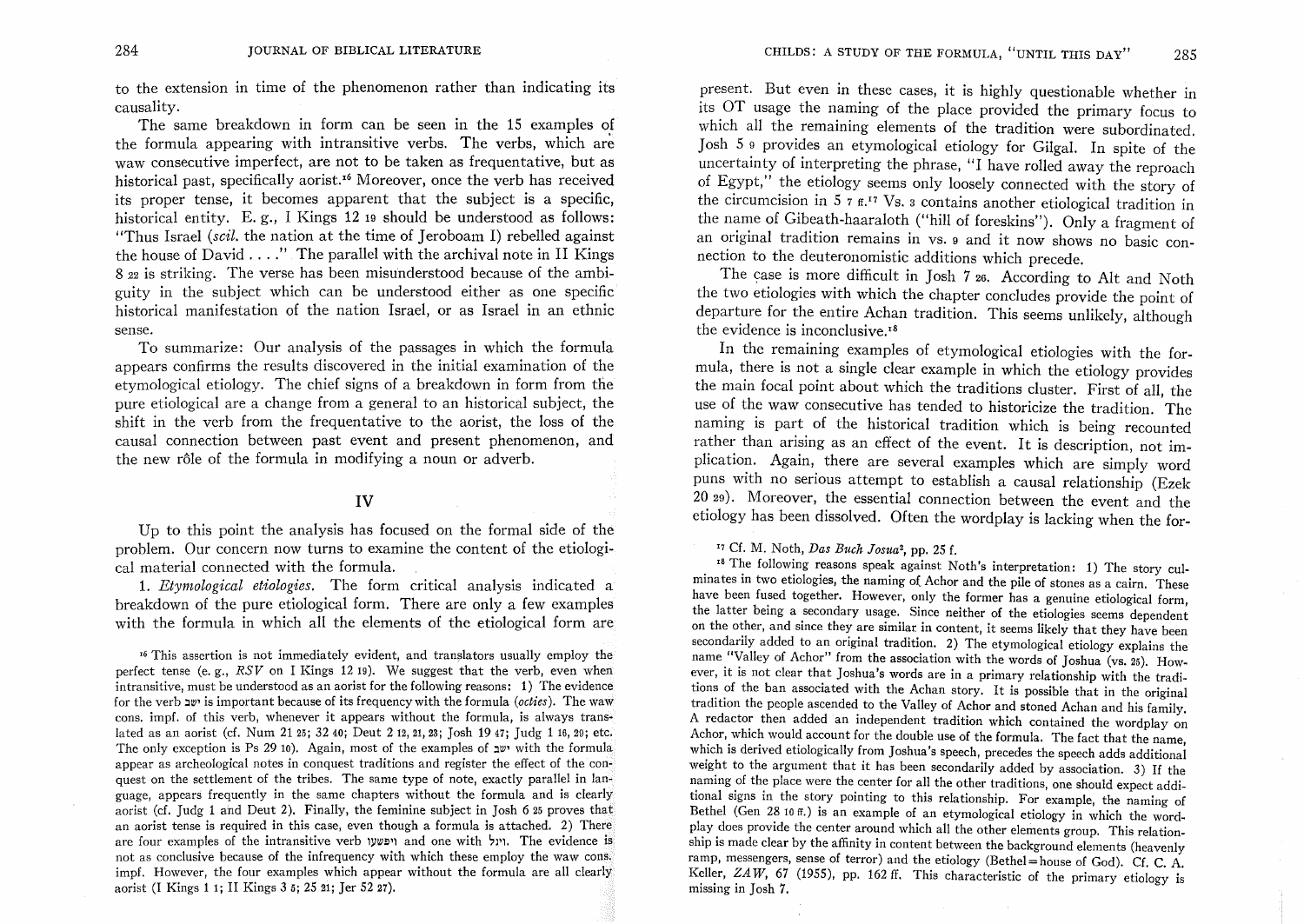CHILDS: A STUDY OF THE FORMULA, "UNTIL THIS DAY" 287

mula still modifies the verb (Deut 3 14; II Sam 18 18; I Kings 9 13; II Kings 14 7). Frequently, the formula modifies only the object of the verb and establishes no causal relationship whatever (Judg 1 26; 6 24; 104). Even where a causal relationship is actually present, the context' indicates that the etiology is of minor significance in relationship to the main traditions. So in II Sam 6 8 the naming of Perez-uzzah is a very minor feature in a story which seeks to explain why the ark stayed at Obed-edom (cf. Judg 18 12; II Chron 20 26).

There is one final piece of evidence which must be evaluated in any discussion of the primary or secondary nature of the formula in the tradition. Fichtner<sup>19</sup> has pointed out in his study of the etymological etiologies that this form of giving of names is chiefly to be found in the earliest strata of the Pentateuch, particularly in J. There is a marked decrease in its use in Joshua and Judges. Beginning with the period of the late kingdom and into the exile, there are clear signs of conscious discontinuation of the practice of using etiologies for naming. Fichtner's statistics are illuminating for our study in revealing an important disparity. Even when the statistics are limited to the etymological etiologies, a pattern is clear. The use of the formula appears in the later strata of Genesis, increases in the period of the Judges, and finds its highest frequency in the writings of the deuteronomistic historian.<sup>20</sup> This means that in the period in which the use of etymological etiology is dying out, the use of the formula increases in frequency. The implication would be that the formula no longer functions primarily within the etiology, but has assumed a different rôle.

*2. Ethnic and geographic etiologieS.* There are twelve examples of etiologies with the formula which can be classified as ethnic. Of these nine are almost identical in form and have to do with the geographic location of tribes.<sup> $21$ </sup> We have already classified this use as an archeological note and indicated that it lacked the characteristics of a genuine etiology.

Losh 6 25 can also not be considered a genuine etiology which provided the primary element in the chapter. In every case the waw con-. secutive imperfect form of  $x^w$  ("dwell") is to be understood as an aorist.<sup>22</sup> Moreover, a comparison with 6 17 makes it clear that the main motivation clause of the sentence is introduced by  $\mathcal{L}$ . The phrase, "and she dwelt in Israel to this day," is secondary to the tradition and serves a similar function as the other ethnic traditions mentioned above.

The form of I Sam 27 6 is genuinely etiological. However, a problem arises in regard to its content. The phrase ''') למלכי יהודה ("kings of Judah") is used without exception for the period following the divided kingdom. Could the story in vs. 5 of David's request for Ziklag have arisen to explain a late monarchial claim on Ziklag by the royal house? This interpretation seems out of the question in the light of ch. 30, in which David's possession of Ziklag is presupposed. We conclude, therefore, that in this case, even though the form which has been used is a genuine etiological one, the formula is not primary to the tradition, but plays a secondary rôle.

The problem is more complex in Josh 14 14. The story reflects the very ancient and complex traditions of Caleb in Hebron (Num 13-14).<sup>23</sup> 1414 establishes a causal relationship with the preceding story. Noth's analysis is quite plausible in suggesting that the etiological question of why Caleb was in Hebron was a primary factor in the formation of the traditions. However, the evidence for this conclusion of etiological primacy would have to stem from chapters other than Josh 14. In this chapter the formula serves a different function. A comparison with 14 8-9 indicates that the writer is explaining why Caleb received an inheritance "for ever" as a result of his obedience: "because you have wholly followed Yahweh ...." Vs. 14 returns to this theme and confirms it. Moses' promise of "for ever" has \been fulfilled. "Until this day" the land belongs to Caleb "because he wholly followed Yahweh." Josh 14 no longer reflects an ethnic etiology, but a theological doctrine of the deuteronomist. The presupposition for such a theological appropriation is an existing tradition. We leave the issue open as to whether originally the Caleb traditions were collected for etiological interests, but suggest that in Josh 14 the etiological interest has been replaced by a theological one.

*3. Cultie etiologies.* There are six examples of the formula within a general cultic context.<sup>24</sup> We have already analyzed the breakdown of form in I Kings 8 8 and II Chron 35 25. The formulae in II Kings  $17$  34, 41 are closely akin to the nonetiological idiom which marks a terminus, and serves to indicate extension rather than causation.

I Sam 5 5 has retained a pure etiological form, yet again a dislocation in content has occurred. Vs. 5 establishes etiologically an ancient cultic practice: "the priests of Dagon do not tread on the threshold ... until this day." Numerous parallels from comparative religion reveal that this is a mark of special reverence.<sup>25</sup> Yet the actual story which provides the etiology recounts the humiliation of Dagon and forms part of the ark tradition. We infer that in the present story the original

- 24 Gen 32 33; I Sam 5 5; I Kings 8 8; II Kings 17 34, 41; II Chron 35 35.
- 25 Cf. the examples cited by H. Gressmann, *SAT2,* II, 1, pp. 19 f.

<sup>19</sup> Fichtner, *op. cit.,* pp. 386 ff.

<sup>&</sup>quot; Gen 1937,38; 2633; Deut 314; Josh 5 9; 726; Judg 126; 624; 104; 1519; 1812; II Sam 68== I Chron 1311; II Sam 1818; I Kings 913; II Kings 147; Ezek 2029; II Chron 20 26.

<sup>21</sup> Deut 222; Josh 1313; 1563; 1610; Judg 121; II Sam 43; II Kings 166; I Chron 4 41, 43. <sup>22</sup> Cf. footnote 16.

<sup>23</sup> M. Noth, *Uberliejerungsgeschichie des Pentateuch,* pp. 143 ff.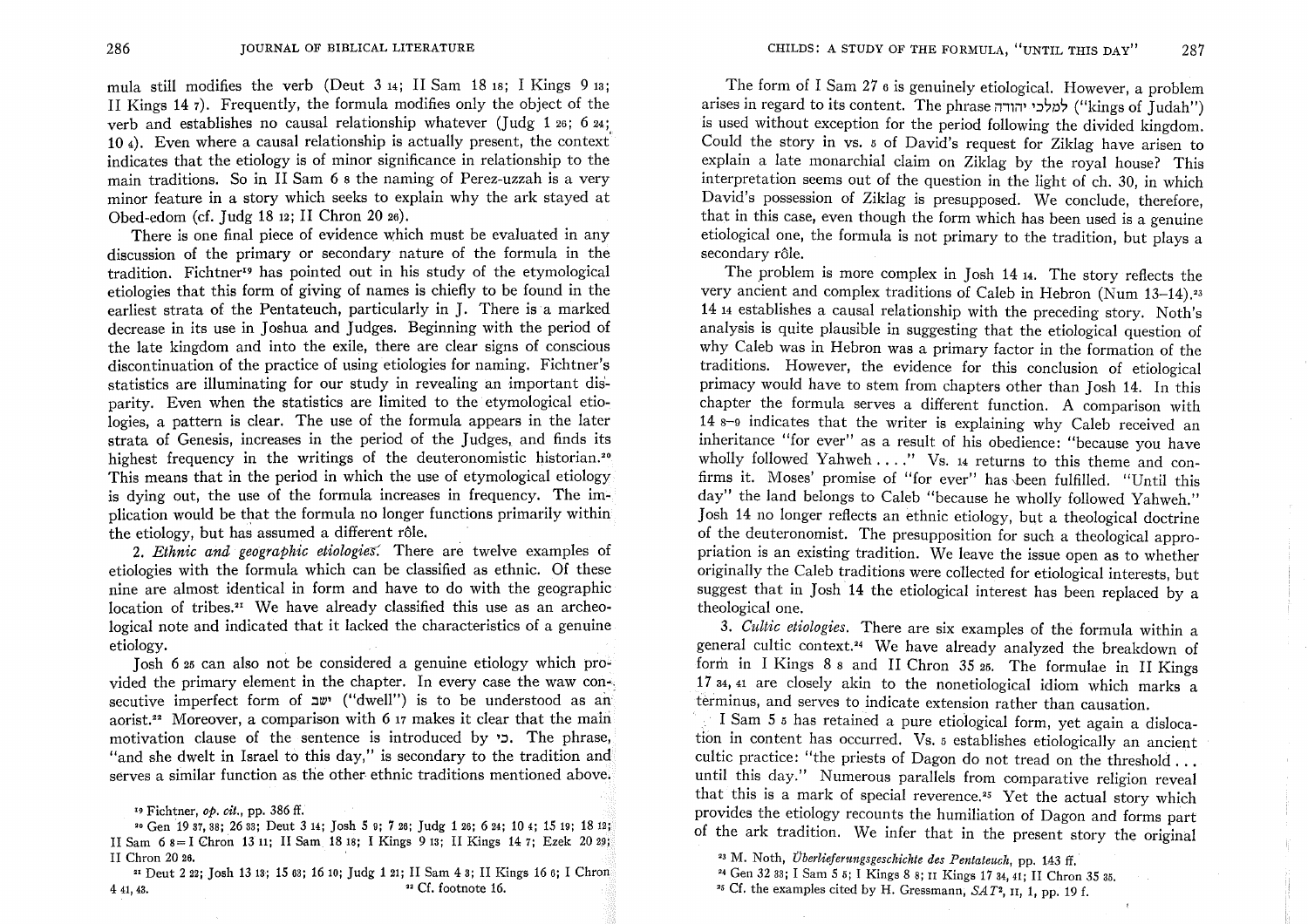Canaanite cult etiology has been mutilated and all except the final sentence has been replaced by Hebrew tradition. The highly incongruous effect of the fusion appears to be a conscious device of the author, perhaps for the purpose of ridicule. Again, the evidence is unequivocal' that the tradition in vss. 1-4 was independent of the etiological formulation.

The traditions of Gen 32 <sub>24 ff</sub>. are highly involved. Gunkel observed that at least three etiological motifs were present: the naming of Jacob, the naming of Bethel, and the prohibition to eat the thigh sinew. 26 The present story has a fundamental incongruence which Gunkel saw clearly. VS.26 states that Jacob's thigh was dislocated. Yet in the description which follows, it is not Jacob, but his antagonist, who begs for release and obtains it only after he blesses Jacob. Jacob receives the name Israel because he has "striven with God and men and been victor." Elliger<sup>2</sup> 7 has demonstrated convincingly that this difficulty cannot be resolved by separating the material into literary sources. Rather, the problem lies in the oral tradition. The parallel in Hos 12 further confirms the suspicion that in the original story Jacob overcame the opponent and thereby received his name.

The incongruence in the present text arises from the combination of two additional motifs. The exact sequence of this process is no longer fully clear. The prohibition of the thigh sinew stems from a cultic practice which was introduced into the Jacob cycle and historicized. The indefinite antecedent to the verbs in vs. 26 provided an easy means of linking the two traditions. The addition of vs. 26b changed the actual subject of 26<sup>a</sup> into the object.

Again, the implications of this text for our study are significant. The formula in vs. 33 has a genuine etiological function of establishing a causal relationship for an existing cultic practice. Yet again, this etiological motif has been secondarily added to the main tradition in the story, which is the naming of Jacob.

*4. Nature etiologies.* There are nine examples of this class of etiology with the formula.<sup>28</sup> With the one exception of II Kings  $2 \text{ }_{22}$ , these all fit into the same pattern. In each case, the breakdown in form evidences that the formula has been secondarily added to independent tradition.

The story in II Kings 2 19-22 at first sight appears to be genuinely etiological. Vs. 22 establishes a causal connection and is not merely a descriptive summary. However, a closer analysis reveals some interesting variations both in the form and content of the story. Most probably the verb 1f)"1 in vs. 22 is an aorist. Although Elisha throws salt into the spring, this action merely serves to introduce the main point of the

story, which has to do with the word of Yahweh (vs. 21). The etiological formula confirms that Yahweh's word was effective. Although it is possible that the material of the original story stemmed from a local etiological tale, the material now reflects a particular interest, which is characterized by the phrase "according to the word." The parallels in II Kings 4 44, 5 14, 7 6, and I Kings 17 16 indicate a general theological pattern. These are all miracle stories, illustrating the effect of the word. The etiological formulation in 2 22 again seems to be a secondary addition to independent tradition.

*5. Political etiologies.* There are six examples of political etiologies,'9 but in two the Chronicler is recording the traditions of Kings. In every example 'the main verb is a waw consecutive imperfect and should be translated as an aorist. The case is clear in II Kings  $822$ : "and Edom revolted from the rule of Judah (as is the situation today). Then Libnah revolted at the same time." Montgomery's contention that the "then" is a later substitute for a specific datum in the annals is convincing.<sup>30</sup> The aorist tense is confirmed by I Chron 5 26, where a frequentative sense is obviously excluded. We conclude, therefore, that in none of these examples is there a genuine etiology involved. Historical traditions, some of which stemmed from the annals of Judah, were later ioined to the formula. In every case, the formula was secondary.

*6. Legal etiologies.* There are two examples which belong to this class. In I Sam 30 25 the idiom ומעלה ומעלה ("from that day forward") marks the extent of a period in which only the *terminus a quo*  has been fixed. The addition of the formula "until this day," which is not part of the original idiom (cf. I Sam 16 13), supplements the indefinite i1~Y~ by establishing the *terminus ad quem* up to the time of the redactor. The addition of the formula creates a form of the nonetiological idiom which we discussed at the beginning of the paper. Its function was to mark an extension in time rather than to establish a causal link. The position of the formula within the sentence (Gen 47  $25$ ) separates a modifying phrase from its noun, and evidences its  $\Diamond$ secondary character.

7. Sociological etiologies. Not one of the three examples<sup>31</sup> in this class is a genuine etiology. The redactor of earlier tradition affirms that a condition associated with a past event in Israel's history continued to exist also in his day.

To summarize: A study of the content of the etiological material reveals that, in the great majority of cases, the formula, "until this day,"

30 J. A. Montgomery, "Archival Data in the Book of Kings," *JBL,* 53 (1934), pp.46-52.

 $3'$  Josh 9 27; I Kings 9 21 = II Chron 8 8.

<sup>&#</sup>x27;6. H. Gunkel, *Genesis4,* pp. 359 ff.

<sup>&#</sup>x27;7 K. Elliger, "Der Jakobskampf am Jabbok," *ZTK,* 48 (1951), pp. 1 ff.

<sup>,8</sup> Gen 3520; Josh 4 9; 726.; 828,29; 1027; I Sam 618; II Kings 222; 1027.

<sup>291</sup> Kings 1219=IIChron 1019; lIKings 822=lIChron 2110; lIKings 1723; I Chron 5 26.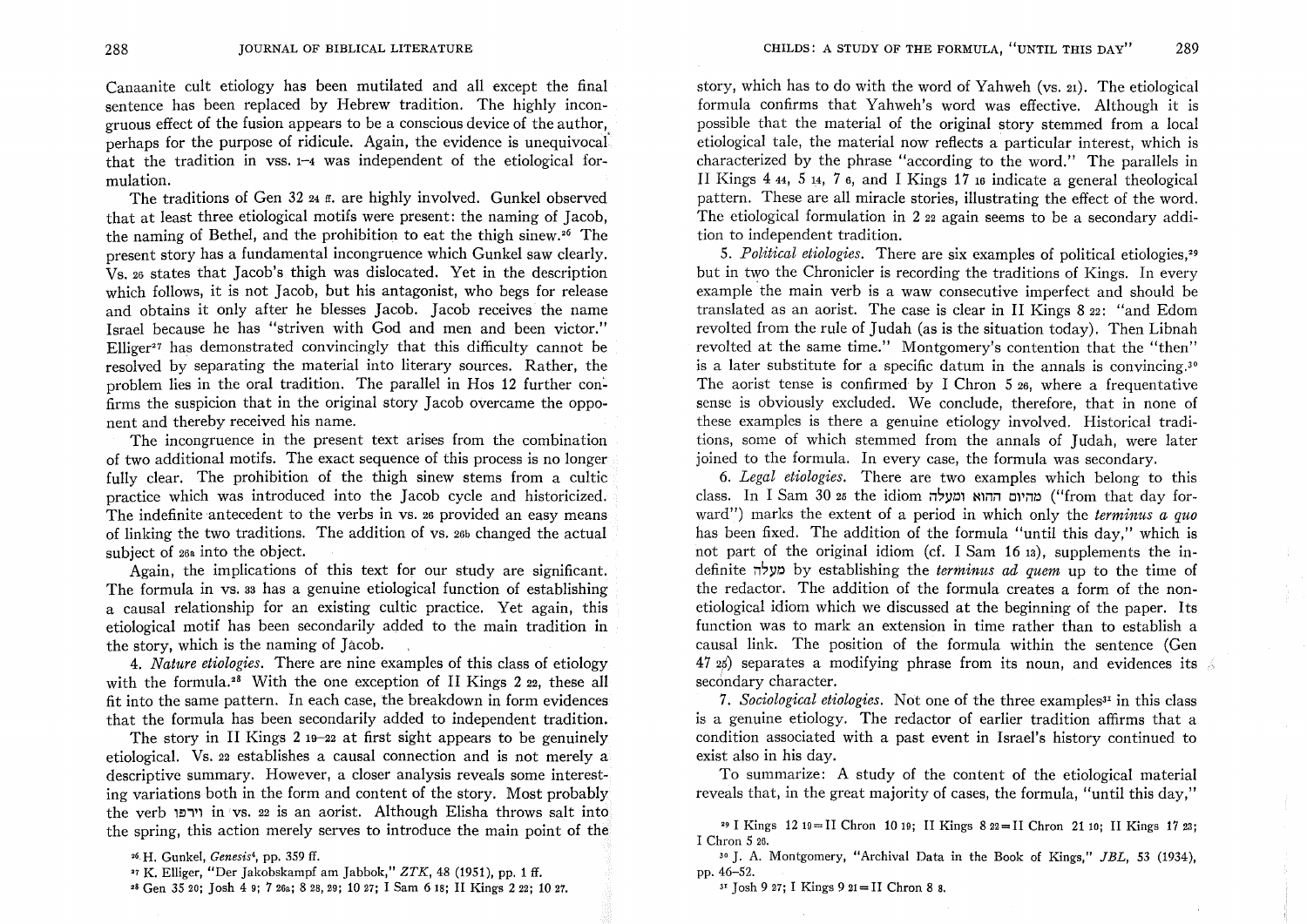has been secondarily added as a redactional commentary on existing traditions.

### v

Keeping these results in mind, we turn to our final question. What is the provenance — the *Sitz im Leben* — of the biblical formula? One of the basic presuppositions of  $Alt^{32}$  and Noth<sup>33</sup> was that the formula should be localized in the etiological story. The purpose of the story was to explain and legitimatize a given practice or phenomenon by projecting its origin into the distant past, from which point a direct line of tradition could be traced "until this day." Can this thesis be sustained?

At the outset we encounter a difficulty. In studying ancient extrabiblical sources it is not always possible to recover the original etiological story. Most stories have been preserved in a literary genre which has adapted and altered the material for its own purpose. This is true for most of the Sumerian-Babylonian material. Etiological motifs are present (e. g., in the myth of Enki and Ninhursag, $34$  and in the Gilgamesh epic35), but the original tradition has been altered. The present literary composition is not primarily etiological in character.

The same difficulty arises with many of the Greek authors.<sup>36</sup> Hesiod's *Theogony* abounds in etiological motifs, but everywhere the tradition at his disposal has been reworked and subordinated to his literary purposes. Even Callimachus, who devoted an entire book to the *Aitia*, is of little help as a source of pure etiological tradition. It is only when we come to Greek authors who are content simply to record the popular tradition, such as Herodotus and Pausanias, that a genuine source of etiological tradition is made accessible.

The *Histories* of Herodotus are filled with etiological stories,37 most frequently to explain and justify an existing cultic practice, such as the cult involving human sacrifice to Zeus Laphystios (vii, 197).<sup>38</sup> Again,

 $34$  J. B. Pritchard, ed.,  $ANET^2$ , pp. 37-41. Cf. the etiological interpretation of T. Jacobsen, *Intellectual Adventure of Ancient Man,* pp. 157 ff.

35 Pritchard, *op. cit.,* pp. 60 ff., especially p. 96, lines 278 ff.

36 The most recent discussion of Greek etiologies is M. P. Nilsson, *Geschichte der griechischen Religion2,* I, pp. 26-35.

31 W. Aly, *Volksmiirchen, Sage und Novelle bei Herodot und seinen Zeitgenossen*  (G6ttingen, 1921), remains the basic study. A treatment of the entire subject of etiology in the OT would necessitate a differentiation among the various *Gattungen* within the broad category of etiology which would follow the lines indicated by Aly. Particularly the contributions of modern *Märchenforschung* would have to be included (cf. *RGG*<sup>3</sup>, 4, pp. 581 ff.).

38 M. Nilsson, *Griechische Feste von religioser Bedeutung,* pp. 10 ff.

the etiology explains peculiar features of a people such as the "female disease" of the Scythians (i, 105),39 or why the Scythians wear little cups attached to their clasps (iv,  $8-10$ ). Moreover, in many of these stories a Greek equivalent to the Hebrew formula appears, such as  $n\pi$  Kal es  $\tau b\delta \epsilon$ , or es eue et . Similar examples appear with great frequency, in Pausanias,40 and in Apollodorus,41 Ovid,42 and the *Lives of the Prophets,43* to mention only a few. In other words, Alt was right when he located the formula *ו*וד היום הוה the etiology. But is this the only *Sitz im Leben* for the formula, and is it really a parallel to the OT usage?

One of the most characteristic features of the writings of Herodotus is the author's constant reference to his own personal testimony. After repeating a tradition which he has heard, Herodotus frequently passes judgment on its reliability. Of particular interest to us is the manner in which he expresses his judgment as the eye witness. In ii, 154 he concludes an account of the first settlement of foreigners in Egypt with the comment: "The docks and ruined houses of their first homes are still to be seen in my day" *(* $\mu \in \chi \rho \iota \in \mathbb{R}$ *)*. In ii, 182 he testifies that a statue set up in Cyrene by Ladice was still to be seen "up to my own time" ( $\ell \tau \iota$  *kai*  $\tau \delta$   $\mu \epsilon \chi \rho \iota \epsilon \mu \epsilon \hat{v}$ ). Furthermore, tombs could still be seen (iv, 11), the fetters on which the Athenians were hung were still there "in my  $\alpha$ <sup>'</sup> (v, 77). A column commemorating bravery of an army still stands in the public square (vi, 14).

Although Herodotus does not use a rigidly set formula, a general pattern of usage does emerge in the hundred of examples in which he. offers an eyewitness testimony. In every instance, there is some physical phenomenon or practice, the existence of which he verifies empirically. In the great majority of cases, the account in which the object appeared was a nonetiological narrative.<sup>44</sup> The author reports a tradition and then adds his personal testimony regarding some aspect of the tradition which can still be verified in his own time.

A similar formula, indeed often identical, appears dozens of times in fausanias. Like Herodotus, Pausanias is concerned to add his personal

<sup>39</sup>K. Meuli, "Scythica," *Hermes,* 70 (1935), pp. 128 ff.

*40 Description of Greece:* origin of a cult (vii, 5, 8; viii, 23, 7), sacred cave (viii, 42, 12), etymology of a slogan  $(x, 1, 7)$ . The classic study is still J. G. Frazer, *Pausanias's Description of Greece,* 6 vols., (1898). Cf. also Jane Harrison's introductory essay in M. Verrall, *Mythology and Monuments of Ancient Athens (1890).* 

41 Cf. the Loeb edition, J. G. Frazer, ed., i, 6, 3; i, 9, 26.

<sup>42</sup>*Metamorphoses* ii, 706.

<sup>43</sup>C. C. Torrey, *The Lives of the Prophets,* p. 34 § 4; pp. 35 f. §§ 4, 8, 15.

<sup>44</sup>There are a few examples of the testimony formula which appear with genuinely etiological material (ii, 130 and 141). At times it is difficult to determine whether the formula is genuinely etiological and belongs to the primary tradition or is the testimony formula of the later redactor.

<sup>3&#</sup>x27; Alt, "Josua," *op. cit.,* pp. 185 ff.

<sup>33</sup> Noth, *Josua, op. cit.,* pp. 11 f.